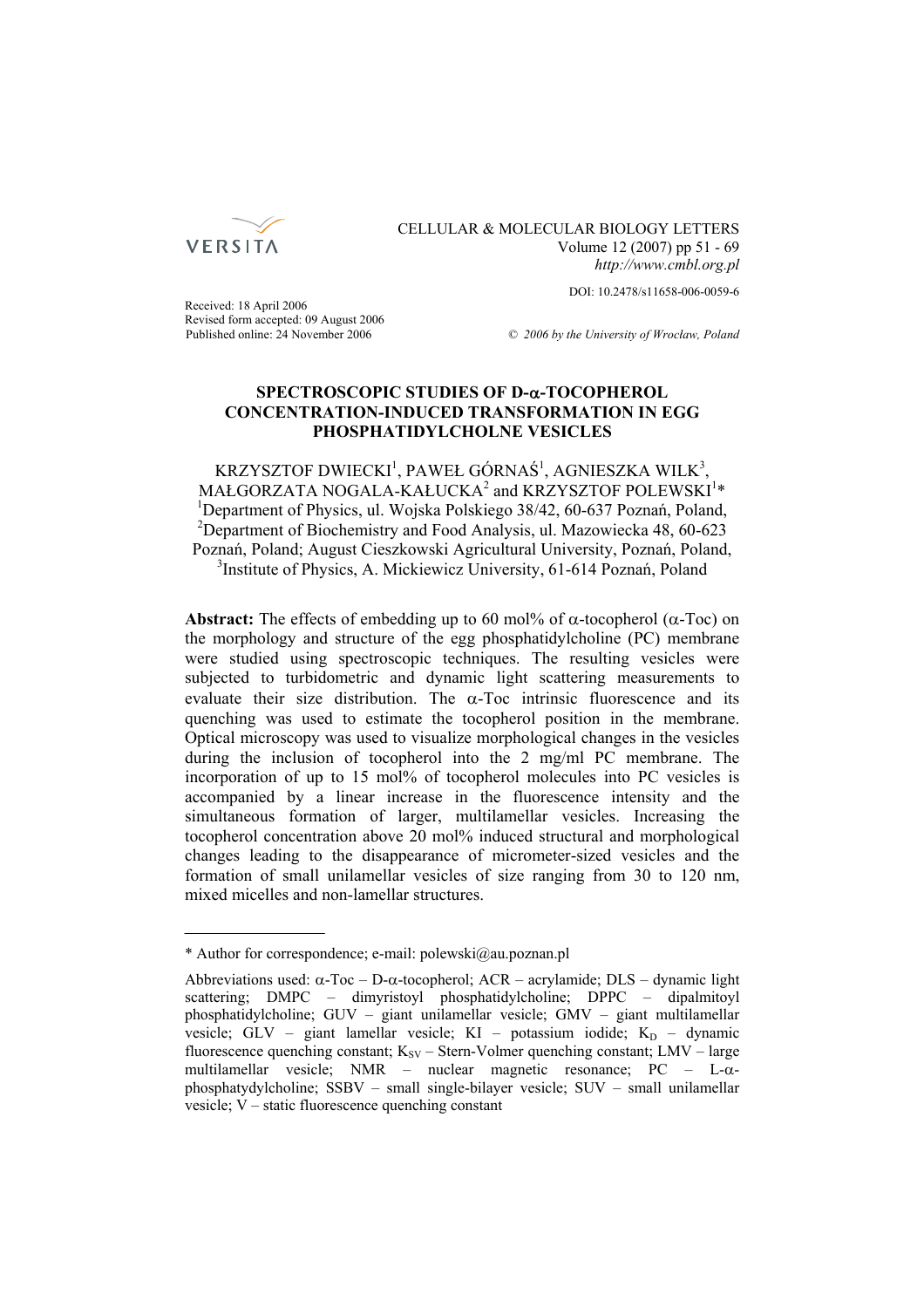**Key words:** Egg phosphatidylcholine, Tocopherol, Fluorescence, Vesicles, Optical microscopy, Dynamic light scattering

### **INTRODUCTION**

Vitamin E is a generic name for a mixture of different types of tocopherols, the most abundant of which is D-α-tocopherol ( $α$ -Toc), a biologically active lipidsoluble antioxidant. The chromanol ring of  $\alpha$ -Toc is thought to be located in the polar region of the membrane, where the phenoxyl hydrogen group is hydrogenbonded to the carbonyl group of the lipid. The interaction of tocopherol with other membrane constituents has an effect on membrane stability. The location of  $\alpha$ -Toc in the membrane and its interaction with the membrane components may determine its biological activity. As shown in reported studies, the presence of  $\alpha$ -tocopherols in the model membrane improves acyl chain order, decreases fluidity in liquid crystalline bilayers, and reduces the phase transition temperature of gel to liquid-crystalline state [1-3]. There are reports showing that the presence of tocopherol in a suspension of cells promotes fusion [4, 5]. In model studies with DPPC and DPMC membranes, it has been shown that the presence of tocopherol in the membrane stabilizes its structure [6, 7] via the formation of complexes with membrane lipids [8-10]. The tocopherol concentration in the above-described experiments was usually between 2 and 8 mol%, and never higher than 12 mol%.

In biological membranes, tocopherol concentration rarely exceeds 2 mol%. However, there are zones of much higher  $\alpha$ -Toc concentration. For example, upon supplementation with vitamin E or during encapsulation in liposomes, the α-Toc concentration may reach 80% [11]. This raises a number of questions. How does an increased amount of vitamin E interact with lipid membranes? What are the limiting factors for membrane saturation with vitamin E? What is the role of the excess tocopherol molecules in the system? Increasing tocopherol concentration in a membrane can be expected to lead to new interactions, which may disturb the morphology and structure of the membrane. Incorporation of high (above 10 mol%) molar fractions of tocopherols into a PC membrane was investigated using X-ray and freeze-fracture electron microscopy [12, 13], which revealed the formation of a ripple phase with tocopherol-enriched domains. In spectroscopic studies [14] using fluorescent probes, the presence of 20 mol% of α-Toc in DPPC membranes was found to reduce acyl chain mobility and interfacial polarity. The formation of domain structures in alpha tocopherolenriched PC membranes has been clearly evidenced by impedance spectroscopy [15]. Another technique used for detecting submicrometer range domains in membranes is atomic force microscopy [16-18].

Giant vesicles were used as a model of biomembranes suitable for optical microscopy detection [19] due to their resemblance to cell membranes compared to supported bilayers and monolayers, which are prone to artifacts. Giant liposomes (in the form of unilamellar or multilamellar vesicles) were used as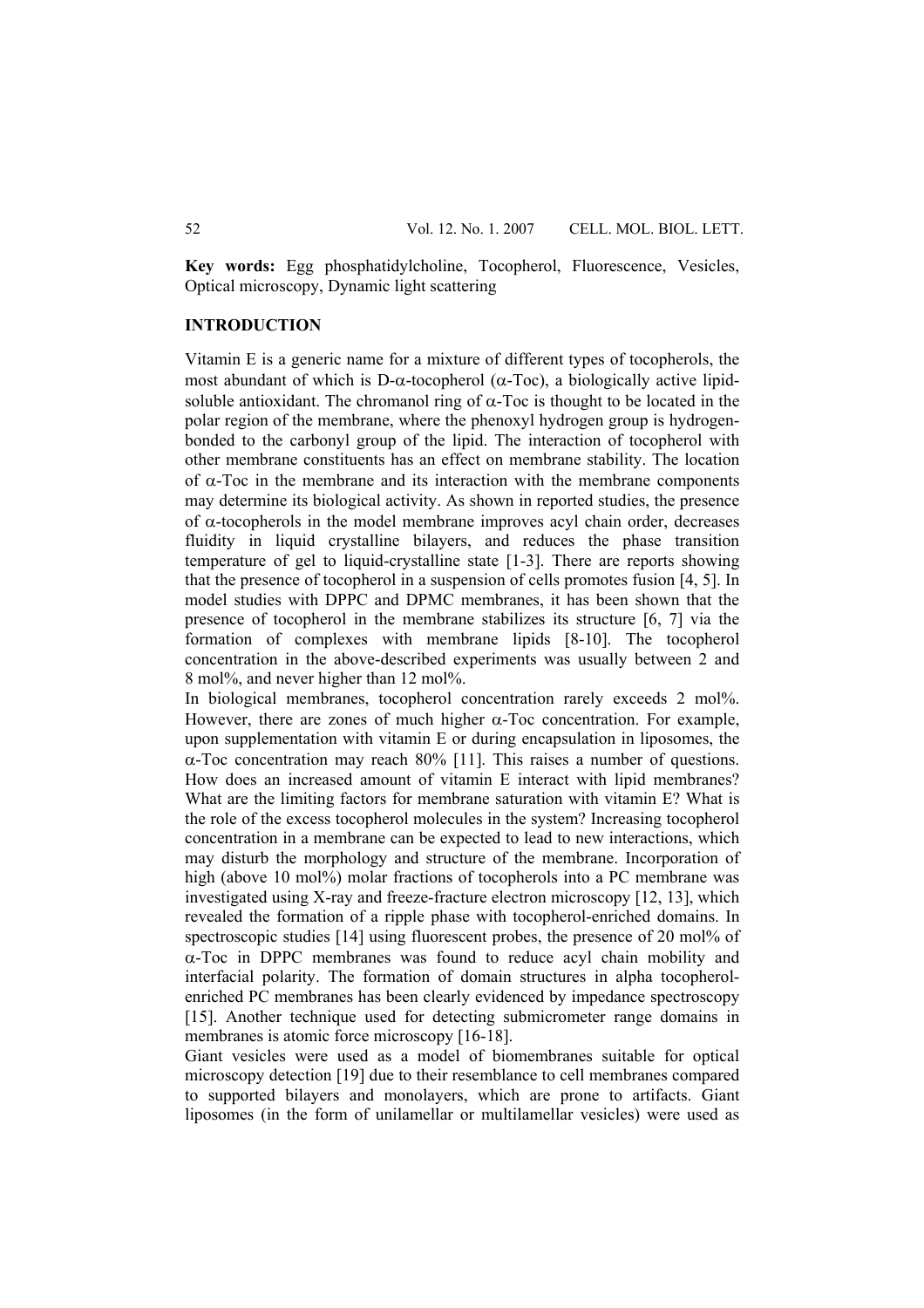model membrane systems, mainly to study the antioxidant properties of tocopherols and other antioxidants by means of spectroscopic techniques such as fluorescence, confocal microscopy, fluorescence lifetimes, fluorescence energy transfer and NMR [14, 20-25]. The investigations were focused on the antioxidation processes as well as on changes in the structural and physicochemical properties of the membrane bilayer.

We applied spectroscopic methods in order to detect and measure the changes in the membrane at the molecular and microscopic levels. Fluorescence spectroscopy and fluorescence quenching are suitable techniques for providing information on the location of  $\alpha$ -Toc in micellar and lipid systems, mainly because of fluorescence spectrum sensitivity to the microenvironment.

No single particle-sizing method can be sufficient to describe the complete particle size distribution in the investigated system, as the dimensions of the aggregates formed vary widely, ranging from nanometers to tens of micrometers. We used two methods in which different properties of dispersed particles are measured in order to estimate their diameter values. One method is dynamic light scattering, a technique widely used for measuring the size distribution of cells, micelles and vesicles in the range from 5 to 1000 nm. The other method, optical microscopy, was applied to directly visualize the formation and the morphological changes in GUV with diameters ranging from a few micrometers to 50 micrometers. Concentration-induced structural and morphological effects in unilamellar and multilamellar PC vesicles due to increasing  $\alpha$ -Toc concentration up to 60 mol% were investigated within this study.

## **MATERIALS AND METHODS**

#### **Reagents and vesicle preparation**

L- $\alpha$ -phosphatydylcholine (lecithin) of purity > 99% from egg yolk was purchased from Sigma Aldrich (Germany). It is composed of approximately 33% palmitic acid (16:0), 13% stearic acid (18:0), 31% oleic acid (18:1), and 15% linoleic acid (18:2), with other fatty acids being minor contributors, and has an average molecular weight of 768 [26]. The above data indicates that at least 50% of the PC bilayer is composed of unsaturated fatty acids. Lecithin tends to be used as a synonym for phosphatidylcholine (PC), which is the major component of the phosphatide fraction isolated from either egg yolk or soy beans. PC is a mixture of differently substituted sn-glycerol-3 phosphatidylcholine backbones. In PC originating from egg yolk, saturated acyl groups are more common in the sn-1-position, whereas unsaturated fatty acids are dominant in the sn-2-position [27]. Almost all naturally occurring unsaturated fatty acids are entirely of the all-cis-conformation [28].

An external standard of D-α-tocopherol, obtained from Calbiochem (USA), was used as a reference. Acrylamide ACM, potassium iodide KI and  $CuSO<sub>4</sub>$  were purchased from POCh (Poland).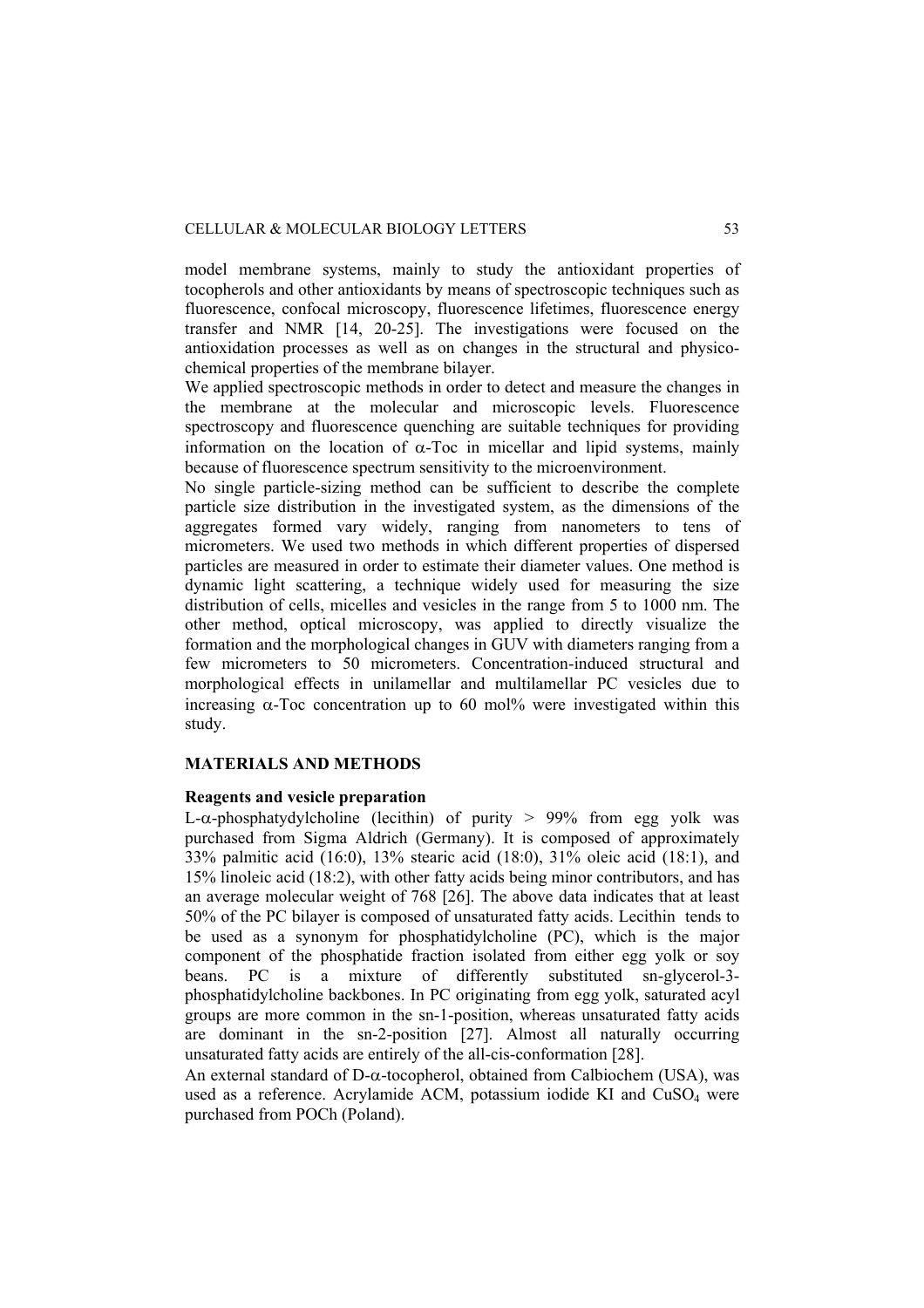For the membrane studies, PC and  $\alpha$ -Toc were dissolved in chloroform and mixed to obtain the desired molar fractions. Chloroform solutions containing from 2 to 800 μM of D- $\alpha$ -tocopherol in 0.2 mg/ml or 2 mg/ml of PC were dried in nitrogen in order to obtain a thin film on the bottom of the flask. Then the sample was kept under a vacuum to remove traces of solvent. In the preparation of giant multilamelar vesicles (GMV) and large multilamelar vesicles (LMV), a magnetic Heidolph MR 3001 K/EKT 3001 stirrer/heater (Germany) was employed to maintain the preset temperature values. The stirring speed was approximately 700 rpm; vesicles were formed by incubating the dried lipid in distilled water under vigorous vortexing at 22ºC for 5 minutes in nitrogen. After 15 minutes of stirring, the final weight was adjusted with double-distilled water. As the main transition temperature for PC is below 0°C, such a temperature was used solely in order to obtain a homogeneous and uniform suspension. Two concentrations of the PC membrane, 0.2 and 2 mg/ml, were used in the studies. Upon water uptake, lecithin forms lamellar closed spherical bilayer vesicles widely ranging in size, depending on the head group type, pH, temperature and hydration [30]. The assignment of the observed structures is based on data from

the literature. Small single-bilayer vesicles with a diameter below 20 nm are called SSBV, those up to 100 nm are considered small unilamellar vesicles (SUV), and those up to 1000 nm large unilamellar (LUV) or multilamellar (MLV) vesicles. Vesicles with a diameter exceeding 1 micrometer are referred to as giant lamellar or multilamellar vesicles (GLV).

### **Fluorescence and absorbance spectra**

Fluorescence spectra between 300 nm and 500 nm were measured with a Shimadzu 1501 PC spectrofluorimeter equipped with a thermostatic cuvette holder. The  $\alpha$ -Toc emission spectra were measured at an excitation wavelength of 295 nm in a 1 cm cuvette at room temperature, 22ºC. In the quenching studies, the aliquots of quencher stock solutions were added directly to the sample and equilibrated for ten minutes before measurements were taken. All the quencher solutions were freshly prepared before the measurements, and in the case of KI, a small amount of sodium thiosulphate was added to inhibit  $I<sup>3</sup>$  formation. The correction of acrylamide absorption at 295 nm was applied.

Absorbance spectra in the range from 200 nm to 700 nm were taken with an Ocean Optics S1000 spectrometer. Turbidity was measured at 450 nm on the absorption spectrum. The presented data is based on the results of three to five different sets of experiments.

### **Dynamic light scattering (DLS)**

The experimental setup for the dynamic light scattering measurements consisted of a Helium-Neon laser (Zeiss, HNA 188-S, Germany,  $\lambda = 632.8$  nm, operating at 30 mW, linearly polarized light), a goniometer and an ALV-5000E digital correlator (both manufactured by ALV, Langen). The scattered light was collected using a mono-mode optical fiber mounted on the arm of the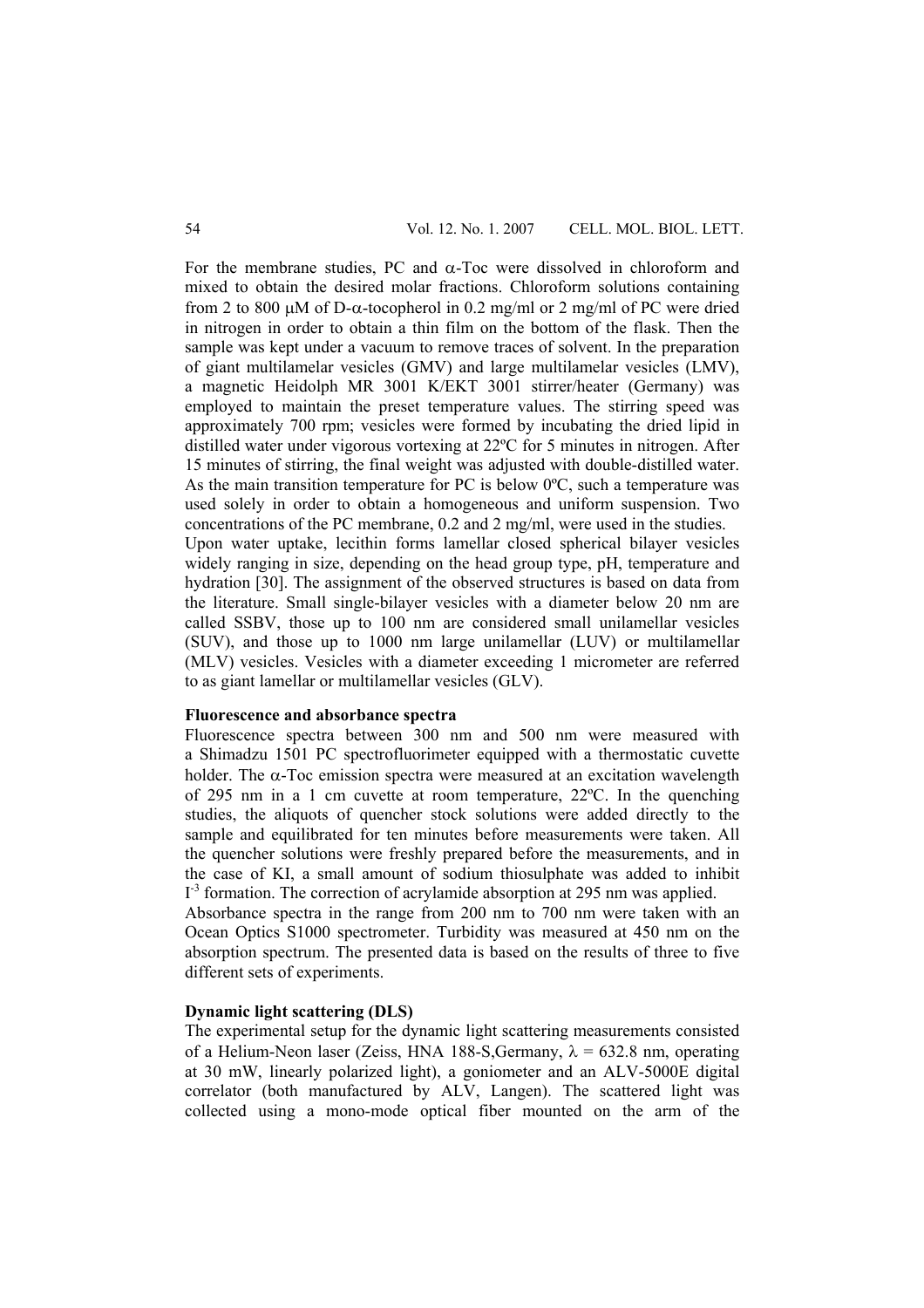goniometer (ALV/SP-125, ALV GmbH, Langen, Germany) and fed into a high quantum efficiency photon-counting avalanche photodiode (APD unit, ALV GmbH, Langen, Germany). The sample temperature was maintained at 20ºC within  $\pm$  0.1°C. Prior to each measurement, the water was filtered (with 0.2  $\mu$ m Millipore disposable filter units) into dust-free 10 mm cylindrical scattering cells, which were centrifuged at 4000 *g* for 30 minutes to remove air bubbles. The homodyne intensity autocorrelation function was measured at various scattering vector length values (at angles of 30<sup>°</sup>, 45<sup>°</sup>, 60<sup>°</sup>, 90<sup>°</sup>, 120<sup>°</sup> and 150<sup>°</sup>). The inverse Laplace transform (CONTIN) was applied in order to obtain the relaxation time distribution. Independently, the relaxation time values were determined from the triple-exponential fits. The diffusion coefficients were then calculated with the equation:

$$
\frac{1}{t}=Dq^2,
$$

where  $t$  is the relaxation time,  $D$  denotes the translation diffusion coefficient, and *q* is the scattering vector length defined as:

$$
|\mathbf{q}| = \frac{4\pi n}{\lambda} \sin \frac{\theta}{2}.
$$

where  $\theta$  is the scattering angle and *n* the refractive index of the solution. The hydrodynamic radii were calculated using the Stokes-Einstein equation (assuming a spherical shape). Finally, the number-weighted particle radius distribution function was determined from the decay time distribution using the Stokes-Einstein equation [29].

### **Light microscopy**

An AXIO SCOPE 2 Plus light microscope from Zeiss, Germany, equipped with a photographic camera was used. 10 μl of the sample was placed on a microscope cover slip and covered with another one. The pictures were taken in oil immersion with an optical magnification of 100x. Six to ten images of each sample were taken. At each concentration, 3 to 5 samples were prepared on microscopic cover slips. This means that the characteristic image for a given concentration was chosen from 18 to 50 individual frames.

### **RESULTS**

#### **Fluorescence spectra**

Intrinsic  $\alpha$ -Toc fluorescence provides a sensitive probe of its microenvironment. In hexane, the lowest energy transition of the  $\alpha$ -Toc molecule is found at 296 nm; when excited in its absorption band,  $\alpha$ -Toc exhibits fluorescence with a maximum at 325 nm. The shape and position of the α-Toc fluorescence maximum in PC is similar to that recorded in hexane, which suggests a similar dielectric microenvironment of tocopherol in the hydrophobic membrane. These two characteristic peaks obtained from the absorption and fluorescence spectra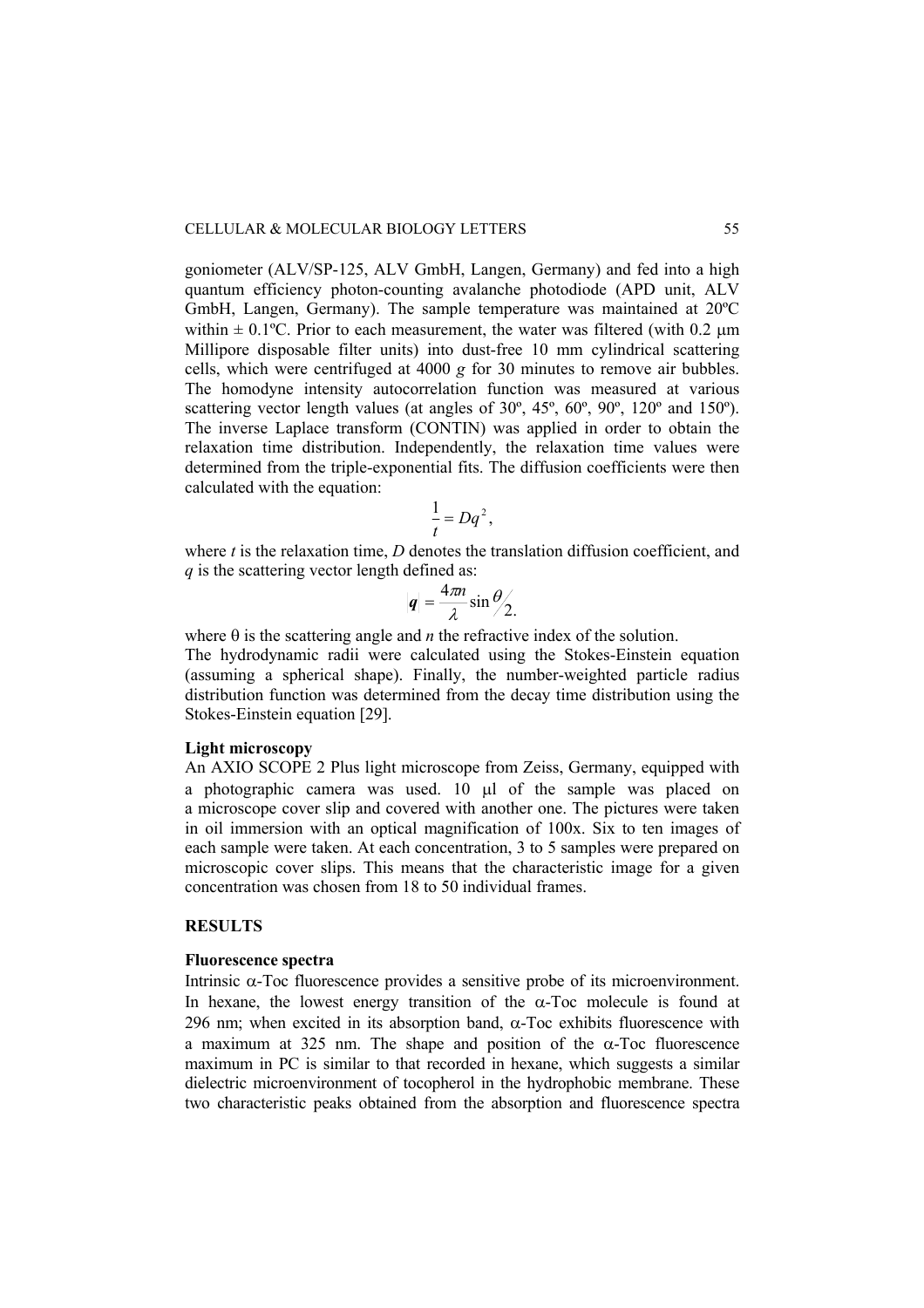have been used for determining the position of  $\alpha$ -Toc in the membrane. The absorption maximum of  $\alpha$ -Toc in PC is found at 296 nm, and this position is held within a wide concentration range.

Fig. 1A shows the fluorescence intensity changes recorded at the peak maximum, 325 nm, versus the total amount of  $\alpha$ -Toc added to the sample. This dependence shows a linear relationship between the fluorescence intensity and the concentration of  $\alpha$ -Toc incorporated into PC vesicles. At both PC concentrations, the dependence is similar. At the beginning, the linear fluorescence increase reaches a maximum at 22 mol% in 0.2 mg/ml PC and at 17 mol% in 2 mg/ml PC. Any further α-Toc concentration increase gradually reduces the fluorescence intensity.

At low tocopherol concentrations, there is no change in either the peak position or the spectrum shape, and no deposition is found on the cuvette. As  $\alpha$ -Toc is practically insoluble in water, the recorded fluorescence can be assumed to arise mainly from the monomeric form of  $\alpha$ -Toc embedded into the PC bilayer. At higher tocopherol concentrations, fluorescence quenching is observed. This may be associated with the formation of tocopherol dimers or aggregates. However, the fluorescence arising from the  $\alpha$ -Toc dimer is much weaker than that arising from the monomer. The observed concentration-dependent fluorescence quenching suggests that the emission originates from the structures with high local α-Toc concentrations and may arise from the tocopherol domains forming in the membrane.



Fig. 1. The α-Toc concentration dependence in a 0.2 mg/ml and 2 mg/ml PC membrane as A – fluorescence recorded at 325 nm with excitation at 296 nm, B – turbidity measured at 450 nm. The key is provided in the insets.

### **Turbidity measurements**

Turbidity measurements are often used as a crude tool to determine the size of the scattering particles. In the case of membranes, an increase in turbidity or light scattering is interpreted as an increase in the size of the vesicles.

This method was applied to estimate the changes in vesicle size. Fig. 1B shows the turbidity *vs.*  $\alpha$ -Toc concentration. The scattering value without  $\alpha$ -Toc in the sample indicates that the size of the PC vesicle depends on the initial lecithin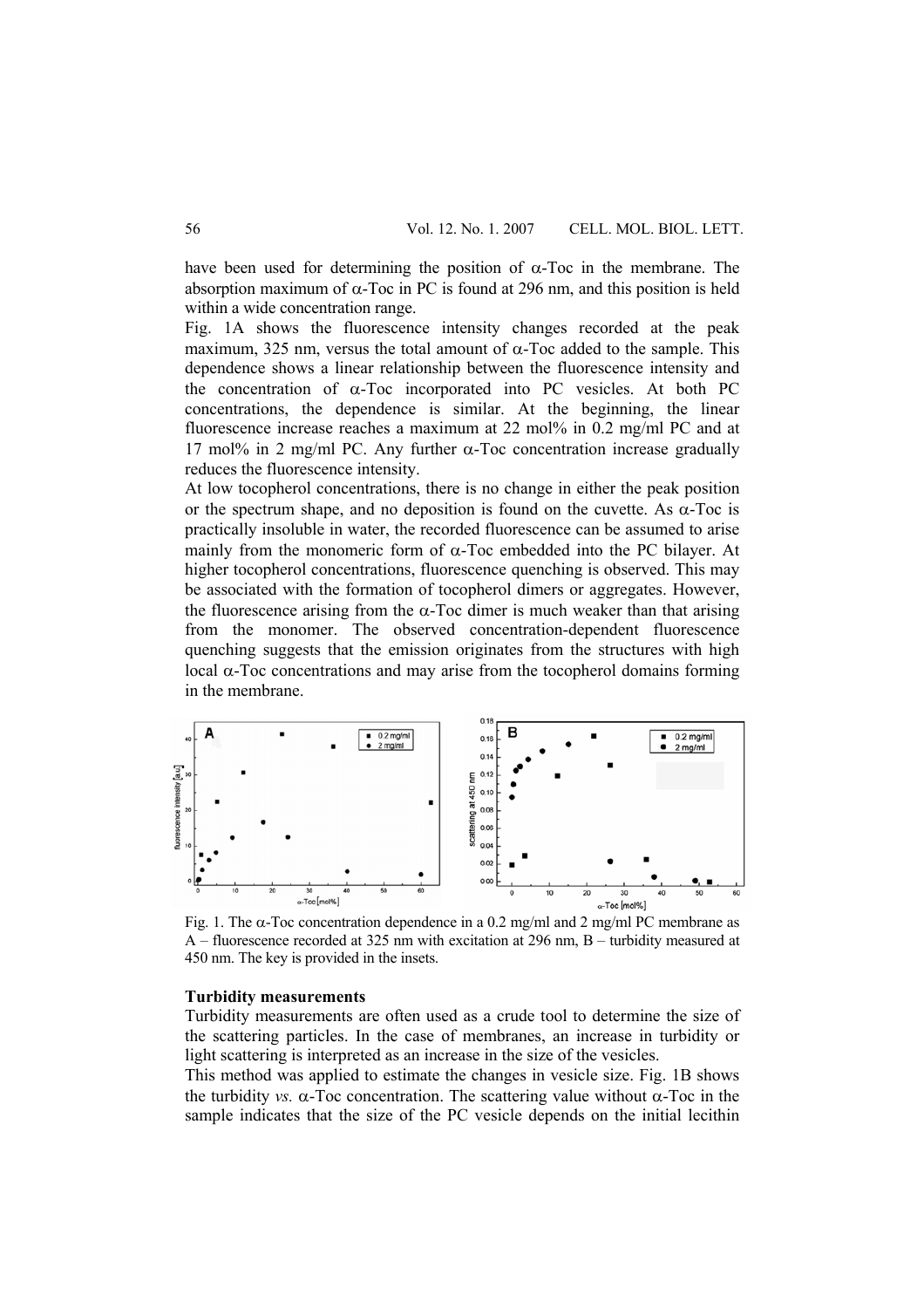concentration. Increasing the amount of added  $\alpha$ -Toc increases the scattering amplitude. In the 0.2 mg/ml PC sample, the scattering maximum is observed at 22 mol%. Above that concentration, the turbidity is found to decrease rapidly, and at 50 mol%, the sample is transparent. In the sample with 2 mg/ml PC, the scattering maximum is found at 15 mol%. At higher  $\alpha$ -Toc concentrations, the scattering decreases to a very low level and becomes transparent at 50 ml%.

The initial increase in scatter reflects vesicle merging induced by the addition of α-Toc. Also, the maximum size of the vesicle formed in the presence of α-Toc is found not to depend on the initial lecithin concentration, but the position of the maximum depends on the  $\alpha$ -Toc/PC ratio.

The turbidity results suggest that the presence of  $\alpha$ -Toc induces structural changes in the membrane. The increasing amount of  $\alpha$ -Toc in the membrane initially induces the formation of larger vesicles. When this process continues with  $\alpha$ -Toc above 20 mol%, one can observe membrane disruption and collapse of the large vesicle, followed by the formation of smaller vesicles or mixed micelles.

### **Fluorescence quenching studies**

External quenchers, through their collisions with fluorophore, will reflect the changes in its accessibility under specific conditions. The fluorescence quenching technique was applied to obtain information on the position of the  $\alpha$ -Toc in the membrane. Additionally, this method was used to deduce structural changes in the vesicles in the presence of  $\alpha$ -Toc. In these studies, nonpenetrating CuSO4, ionic potassium iodide (KI) and neutral acrylamide (ACR) were used as quenchers of tocopherol fluorescence in the presence of the PC membrane. KI and ACR are aqueous phase quenchers, and both can penetrate the membrane at a similar rate [31].

The quenching experiments were conducted at 15 mol% and 50 mol%  $\alpha$ -Toc concentrations in the PC membrane, revealing a fluorescence maximum and a minimum, respectively (see Fig. 1A). The results obtained at 15 mol%  $\alpha$ -Toc are presented as Stern-Volmer plots in Fig. 2. Acrylamide, the neutral polar quencher, shows a similar quenching rate at both membrane concentrations with  $K_{SV}$  = 10.5 M<sup>-1</sup>. At a quencher concentration above 100 mM, the Stern-Volmer plot shows an upward curvature for both PC concentrations. Such a feature suggests the mechanism of dynamic and static quenching. Static quenching of fluorescence may arise from the ground state complex formation between acrylamide and tocopherol. This complex should be evident from the absorption spectrum of tocopherol as acrylamide was added, but no changes in the absorption spectrum were observed up to an acrylamide concentration of 0.5 M in the sample. In order to explain the upward curvature, another approach, referred to as the "sphere of action" model, was applied [32]. In this mechanism, fluorophore quenching is assumed to be complete if a quencher molecule Q is inside a sphere (called the sphere of effective quenching, the active sphere or the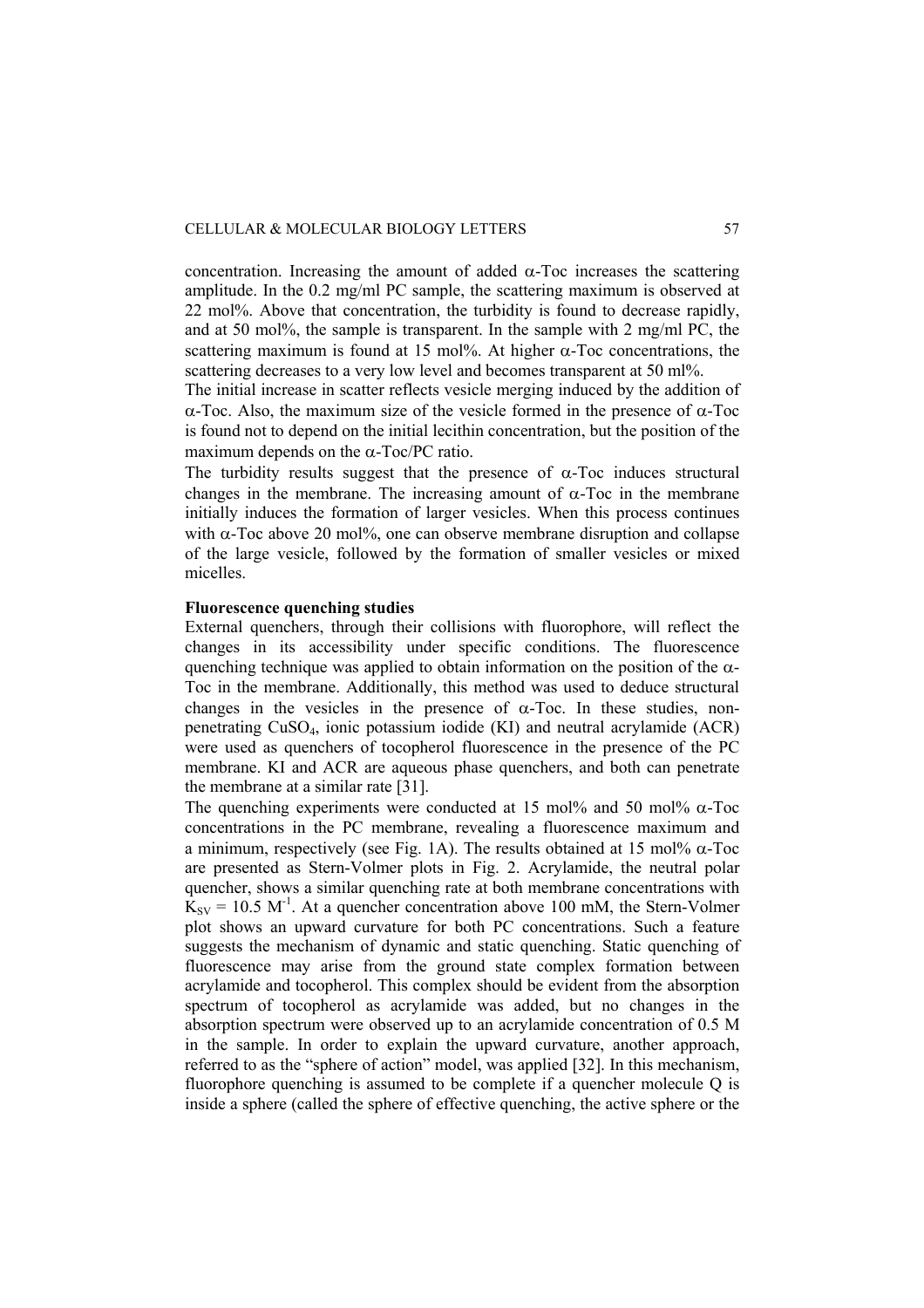quenching sphere) of volume V[Q], surrounding the fluorophore M. If a quencher is beyond the active sphere, it has no effect on M at all. Therefore, the fluorescence intensity of the solution decreases with an increasing number of quenchers Q.



Fig. 2. Fluorescence quenching of 15 mol% α-Toc in 0.2 mg/ml PC by A – acrylamide,  $B - iodide, C - CuSO<sub>4</sub>.$ 

This mechanism leads to the modified Stern-Volmer equation (1):

$$
\frac{F_0}{F \exp(V[Q])} = 1 + K_D[Q] \tag{1}
$$

where: F and  $F_0$  denote the fluorescence intensity with and without the quencher Q, respectively;  $K_D$  is the dynamic quenching constant; and V is the static quenching constant.

In order to determine the acrylamide-quenching parameters of  $\alpha$ -Toc in this mechanism, the modified Stern-Volmer equation (1) was applied with two fitting parameters,  $K_D$  and V. The static quenching constant V represents an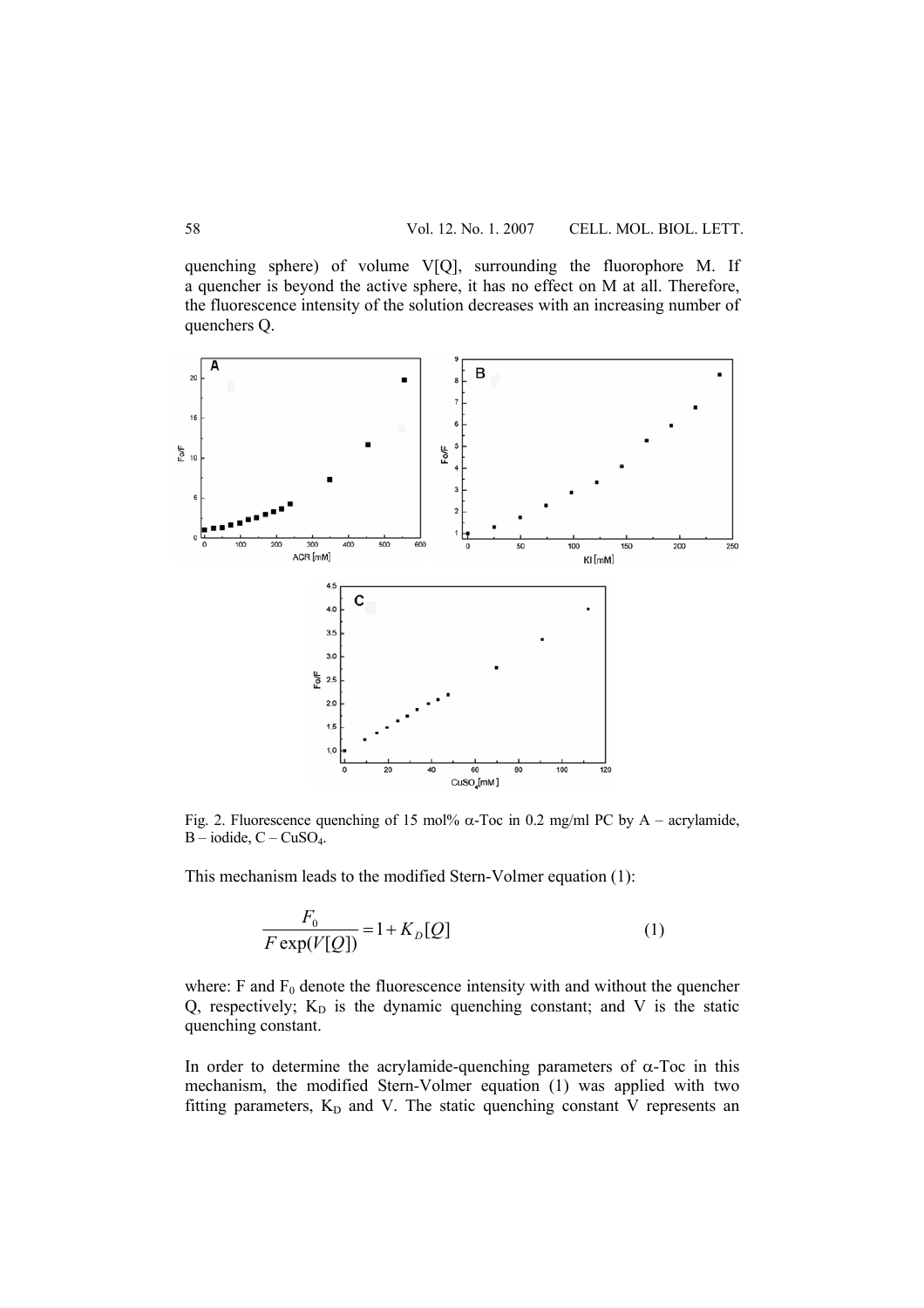### CELLULAR & MOLECULAR BIOLOGY LETTERS 59

active volume surrounding the excited fluorophore. It is then possible to calculate the radius of the reaction distance R; the calculation results are shown in Tab. 1.

As the Stern-Volmer plot obtained for KI exhibits an upward curvature at both membrane concentrations, kinetic quenching parameters were analyzed with the modified Stern-Volmer equation (1). The fitted results are presented in Tab. 1. The Stern-Volmer plot of the aqueous phase cationic quencher  $CuSO<sub>4</sub>$  shows a linear dependence, which allowed the calculation of the Stern-Volmer quenching constant  $K_{SV}$ , also given in Tab. 1. It is noteworthy that the dynamic quenching constant values calculated for the ionic quencher are much higher than those obtained for neutral acrylamide. Additionally, the quenching constant for both charged quenchers in the 0.2 mg/ml PC membrane is higher than in that of 2 mg/ml concentration.

At high  $\alpha$ -Toc concentration (50 mol% in the sample), the fluorescence intensity is low and the presence of 5 mM of ACR or KI quenches fluorescence to a barely measurable level. Such efficient quenching suggests that  $\alpha$ -Toc in the newly formed structure is more accessible to the aqueous phase quenchers than it is in the membrane.

|                                                                                |  |  |  |  |  |  |  |  |  | Tab. 1. Dynamic $K_{D_2}$ static V and Stern-Volmer $K_{SV}$ quenching constant and radius of |  |  |  |  |
|--------------------------------------------------------------------------------|--|--|--|--|--|--|--|--|--|-----------------------------------------------------------------------------------------------|--|--|--|--|
| action R of 15 mol% $\alpha$ -Toc in PC membrane calculated from equation (1). |  |  |  |  |  |  |  |  |  |                                                                                               |  |  |  |  |

| PC membrane | ACR. |                                                                                             | KI. | CuSO <sub>4</sub> |
|-------------|------|---------------------------------------------------------------------------------------------|-----|-------------------|
| mg/ml       |      | $K_D [M^{-1}]$ V $[M^{-1}]$ R $[nm]$ $K_D [M^{-1}]$ V $[M^{-1}]$ R $[nm]$ $K_{SV} [M^{-1}]$ |     |                   |
| 02          |      | $6.2 \pm 0.1$ $3.5 \pm 0.1$ $1.12$ $43.1 \pm 0.1$ $9.9 \pm 0.1$ $9.83$                      |     | 28.4              |
|             |      | $6.3 \pm 0.1$ $3.9 \pm 0.1$ $1.18$ $13.1 \pm 0.1$ $3.5 \pm 0.1$ $1.12$                      |     | 119               |

The  $\alpha$ -Toc fluorescence originates from the chromanol part of the tocopherol molecule. In the membrane, the tocopherol's "head" is located in a more polar region in the vicinity of a phosphate group, an anionic moiety of a phospholipid. Observed at both membrane concentrations, the efficient quenching by the charged quenchers indicates that electrostatic factors play a role in the interaction between  $\alpha$ -Toc and the quencher in the lipid membrane. The parameters calculated for 0.2 mg/ml PC show about three-fold higher values compared to the 2 mg/ml concentration. This may suggest that in 0.2 mg/ml PC, the distance between polar heads is bigger, so it is possible that one quencher associates simultaneously with three fluorescent molecules. The possibility of such interaction in lipid membranes has already been reported [33]. The applied sphere of action model used in our calculations of V and R for ACR and KI quenching of  $\alpha$ -Toc in the membrane yields values comparable with those reported by Zheng [34]. Also, the fact that no spectrum modifications were found indicates that no specific interactions between the fluorophore and the quenchers occur. When  $\alpha$ -Toc is buried deeper in the bilayer, the access of the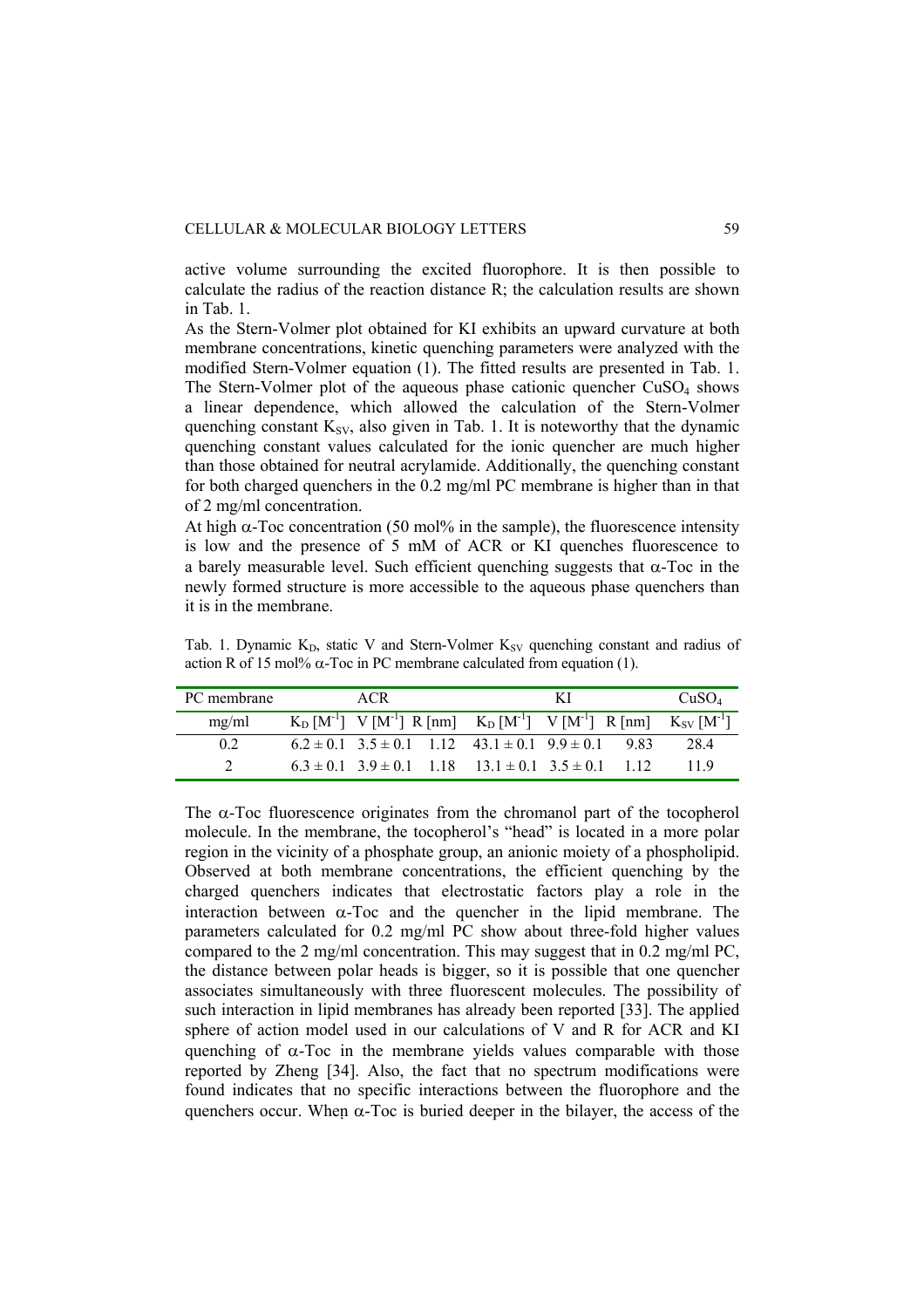quencher is limited [35]. Efficient quenching should occur in the structures where the chromanol part of tocopherol is exposed to external aqueous phase quenchers. Such unlimited access is possible when  $\alpha$ -Toc is protruding from micelles, mixed micelles or non-lamellar structures, while the phytol chain is anchored in the hydrophobic part of the structure. Thus, besides the numerical values describing the quenching process, the results of the quenching experiments may indicate structural changes in the vesicles induced by the presence of  $α$ -Toc.

### **Dynamic light scattering (DLS)**

The dynamic light scattering method has been extensively used for particle size analysis in the submicrometer range. It covers the size range of about 1 nm to 3 µm [29]. We applied the DLS method to calculate the size distribution of the PC vesicles formed in aqueous solution with and without tocopherol added. Fig. 3 shows the number-weighted hydrodynamic radius distribution of 2 mg/ml PC vesicles formed without, with 15 mol%, and with 60 mol%  $\alpha$ -Toc in the sample.



Fig 3. Weight-averaged diameter of the vesicles represented as a function of the mol fraction of α-Toc in 2 mg/ml PC. A – no α-Toc, B – 15 mol% α-Toc, C – 60 mol% α-Toc.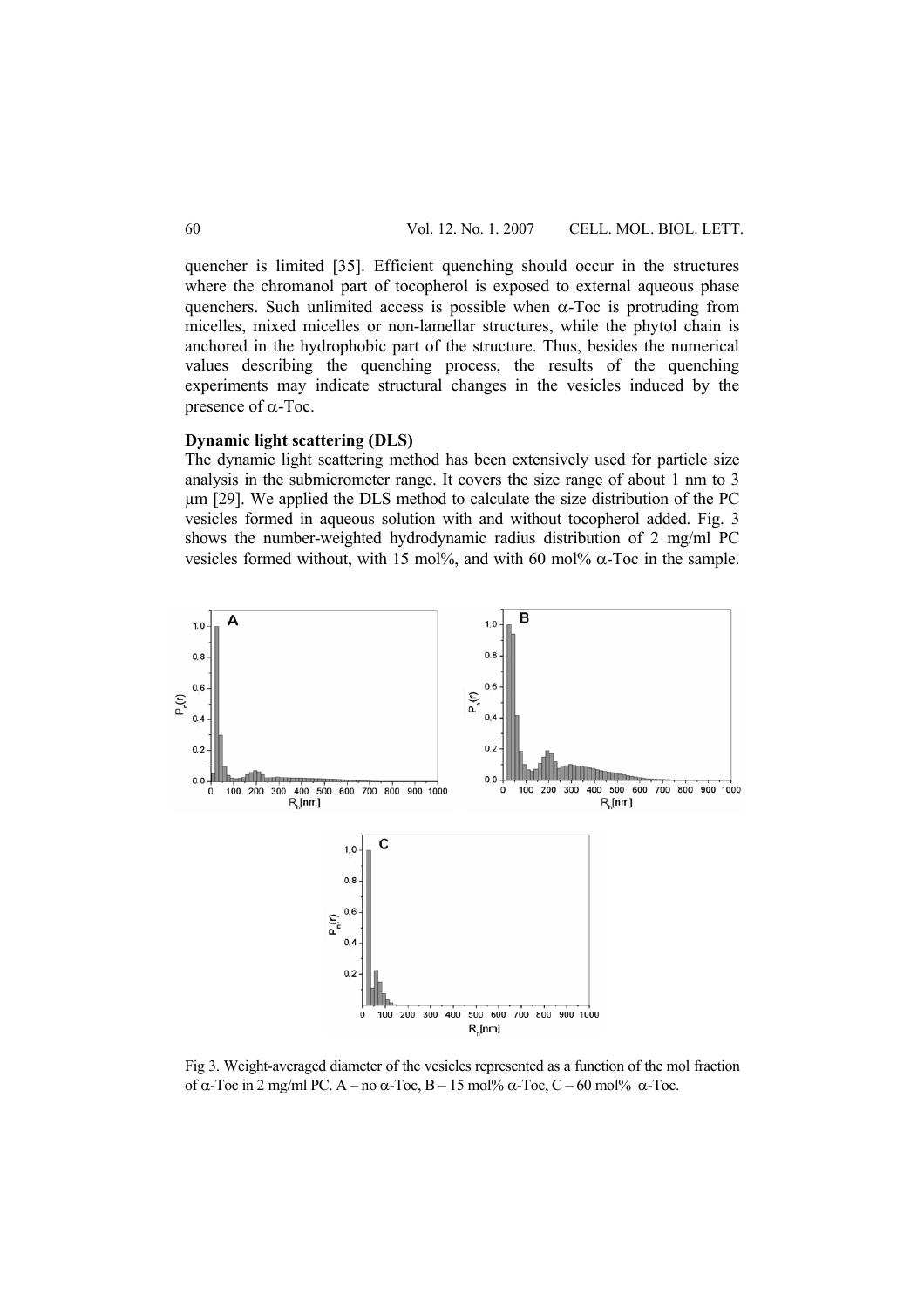#### CELLULAR & MOLECULAR BIOLOGY LETTERS 61

The  $\alpha$ -Toc concentrations used refer to the maximum and minimum fluorescence observed at 15 mol% and at 60 mol%, respectively. According to Fig. 3A, there is a wide distribution of vesicle sizes from 20 nm up to 650 nm in the PC sample. However, vesicles of dimensions up to 250 nm constitute 95% of the total liposome population, with the maximum number of vesicles observed at a diameter of 35 nm. The presence of the 15 mol%  $\alpha$ -Toc in the sample affects the distribution of the hydrodynamic radius of the vesicles. As can be seen in Fig. 3B, the number of the vesicles with greater radius increases. In the distribution curve for 60 mol% α-Toc concentration in the sample (Fig. 3C), the sizes of the formed structures range from 30 to 120 nm with a mean diameter of 60 nm, and no vesicles with a diameter above 120 nm are found. Similar results were obtained for the 0.2 mg/ml PC membrane.

In order to assign the obtained distributions to the proper structures, the numerical diameter values for those structures are indispensable. Another approach was used for this purpose, assuming that the scattering is due to three structures with different diameters. For the calculations using the *Discreete* program, a three-exponential function was assumed. In the 2 mg/ml sample with and without  $\alpha$ -Toc, the first calculated component yielded a radius between 15 and 20 nm, which indicates the SSBV structure. The second component, with a radius of about 84 nm in all three samples, indicates the SUV. The formation of SUV in the range from 80 to 100 nm was observed in tocopherol-enriched PC liposomes [36]. For the third component, radius values of 553 nm, 334 nm and 270 nm were obtained, corresponding to samples without and with an increasing amount of α-Toc. The last component can be assigned to LUV or MLV. The contribution to the total scattering intensity of each component depends on the tocopherol concentration in the sample. The calculated diameters R and the contribution of each component to the scattering intensity are presented in Tab. 2.

| $\alpha$ -Toc |          |    | $15 \text{ mol}$ % |    | $60 \text{ mol}$ % |               |  |
|---------------|----------|----|--------------------|----|--------------------|---------------|--|
|               | $R$ [nm] |    | $\%$ R [nm]        |    | $\%$ R [nm]        | $\frac{0}{0}$ |  |
| Micelle       | 15       |    | 20                 |    | 15                 | < 1           |  |
| <b>SUV</b>    | 84       | 45 | 82                 | 53 | 84                 | 88            |  |
| LUV/MLV       | 533      | 50 | 334                | 37 | 270                |               |  |

Tab. 2. The calculated diameters R (nm) obtained using the *Discreete* program and the contribution (%) of each component to the total scattering intensity.

It should be kept in mind that the amplitude of the decay time distribution in the scattering experiment is proportional to the sixth power of the particle radius and to the number of particles; the latter holds for spherical particles [29]. Hence, even a single large structure may contribute more to the total scattered intensity than a large number of small ones. This is clearly seen when we compare the data in Fig. 3A and that in Tab. 2 for the PC membrane. The distribution curve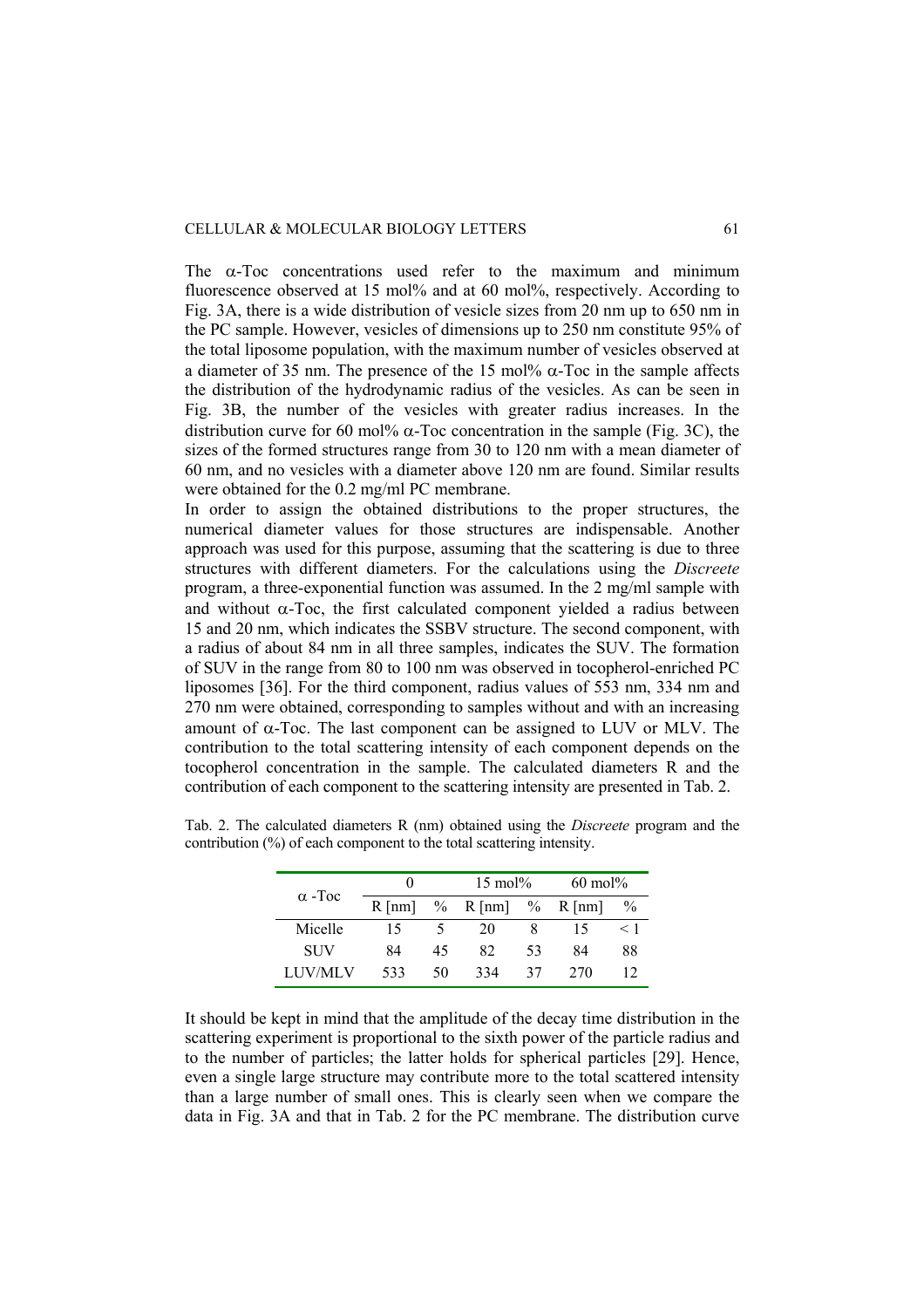shows the maximum number of structures of smaller radius around 60 nm whereas the calculations indicate that 50% of the scattering contribution arises from a 533-nm structure. The same considerations are valid for the data presented in Fig. 3 and Tab. 2. Another source of the discrepancy between those two methods may reflect the fact that the observed structures do not possess radial symmetry and are not lamellar structures.

The DLS measurements have shown that increasing  $\alpha$ -Toc concentration in the PC membrane decreases vesicle diameter, finally leading to its disruption and to the formation of new structures like mixed micelles or small lamellar vesicles. A presentation of the results as diameter distribution, as in Fig. 3, seems more adequate than the numerical diameter values of the structures shown in Tab. 2.

#### **Optical microscopy**

The images of lecithin giant vesicles obtained by optical microscopy are shown in Fig. 4. The pictures show unilamellar and multilamellar vesicles in the form of spheres of size ranging from 5 to 40 micrometers, depending on the components present in the system. The vesicles formed from 2 mg/ml PC are more uniform and do not exceed 15 micrometers, while those formed with the presence of 15 mol% α-Toc are larger, with diameters up to 40 micrometers. Their shapes differ considerably, being circular, oblate, unilamellar and multilamellar. The vesicles often have a few smaller unilamellar liposomes trapped inside. The variety of the shapes of the vesicles with and without  $\alpha$ -Toc is a manifestation of structurally induced fluctuations leading to a new equilibrium. No vesicles were seen in the presence of 60 mol% of  $\alpha$ -Toc in the sample, which suggests that the diameters of the newly formed structures are in the submicrometer range, not observable with an optical microscope.





Fig. 4. The characteristic images of giant vesicles formed in a 2 mg/ml PC membrane without  $\alpha$ -Toc (A) and in the presence of 15 mol%  $\alpha$ -Toc (B). The bar length is 10 µm in both images.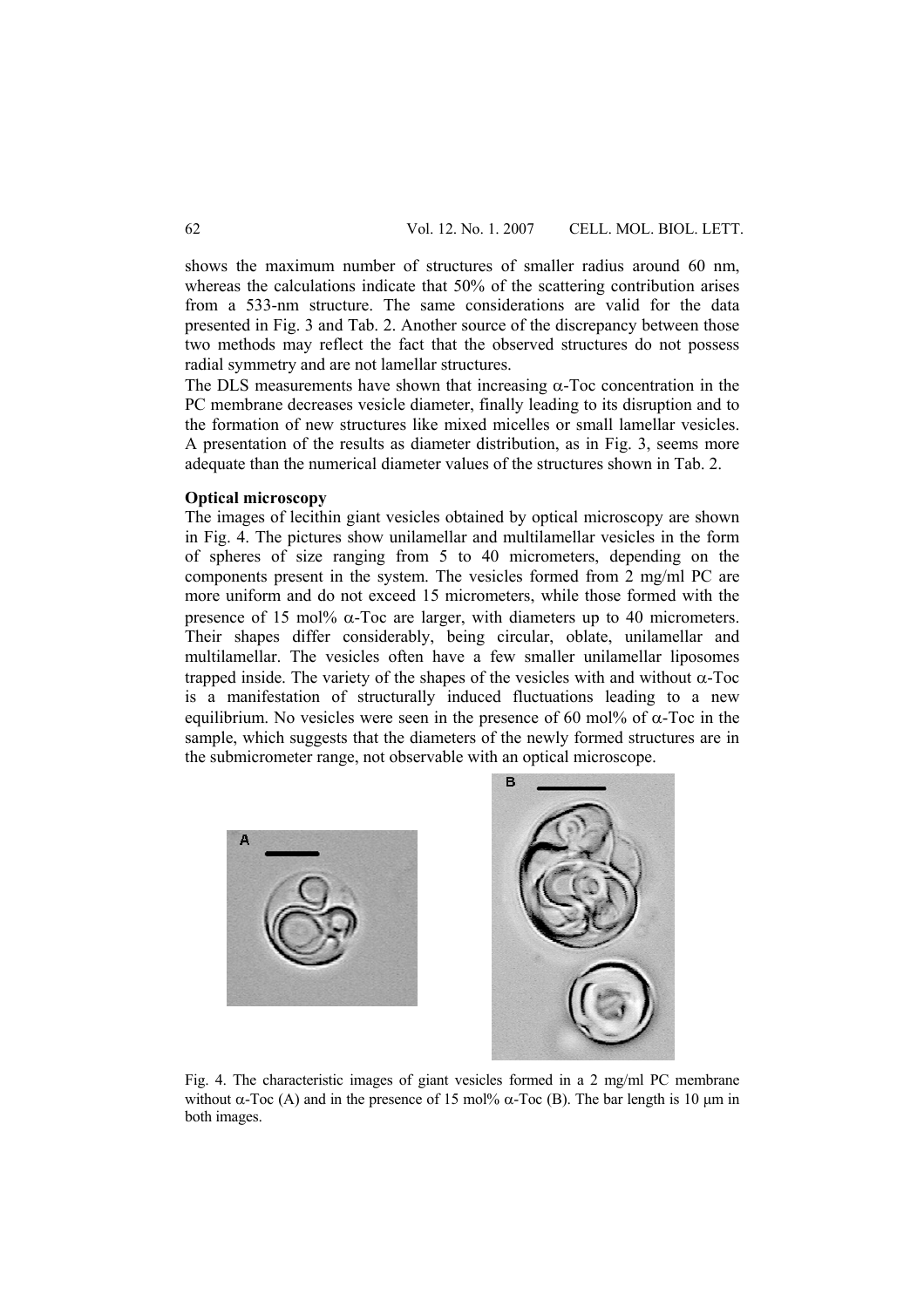No vesicles in any 0.2 mg/ml PC sample, with or without  $\alpha$ -Toc, could be found with the optical microscope. It seems that at low PC concentrations, the formation of giant vesicles is energetically unfavorable and occurs very rarely.

### **DISCUSSION**

The formation of vesicles in aqueous solutions is a common property observed in both artificial and naturally occurring phospholipids. Based on the knowledge of the structure of lipids present in PC, lamellar (vesicular) and micellar phases could be expected. The results of this study, using dynamic light scattering, turbidometry and optical microscopy methods, show that in aqueous solutions, the amphiphilic properties of PC lead to the formation of supramolecular aggregates, ranging in size from small single-bilayer vesicles and small unilamellar vesicles to giant multilamellar vesicles. This occurs as a result of dynamic intermolecular interactions that exist within a single phase [37]. It is known that the size of the formed vesicles depends on Laplace pressure, interfacial tension, concentration, temperature and the presence of other components. The physical stability of the vesicles depends on the thermal mobility of the components and may lead to the formation of larger vesicles or to the assembling of smaller vesicles. The driving force of those processes is the reduction in the Gibbs free energy  $( \Delta G)$  of interface tension; introducing another component to the system may be expected to affect the thermodynamic equilibrium, resulting in morphological and structural changes. The  $\alpha$ -Toc fluorescence, DLS and turbidometric data presented in Fig. 1 and Fig. 3 indicate that at low concentrations, below 15 mol%,  $\alpha$ -Toc is embedded into the membrane in the monomeric form in a rather statistical manner. At the same time, an increase in the vesicle size was observed. This suggests that increasing tocopherol concentration in the membrane affects the lipophyllic balance, causing the formation of larger vesicles. Changes in the membrane structure in the presence of tocopherol have been reported in experiments using other methods as well. The formation of ripple phases in the phospholipid membrane at 5 mol% tocopherol concentration in saturated phosphatidylcholines was reported in X-ray diffraction and freeze-fracture electron microscopic studies. In the presence of more than 10 mol%  $\alpha$ -tocopherol, biplanar bilayers with a worm-like surface texture were observed. Thus, α-tocopherol-enriched domains induce ripple phases with long-range and short-range periodicity. Planar bilayers with an increasing proportion of  $\alpha$ -tocopherol in the mixtures (up to 20 mol%) were observed as well [10]. Impedance spectroscopy studies of  $α$ -Toc/PC mixtures with increasing tocopherol concentration, up to 46 mol%, are reported to show the condensation effect of tocopherol in the PC membrane and the formation of domains with 10:1 stoichiometry [15].

The non-linear fluorescence increase combined with further fluorescencequenching behavior observed above 20 mol% (Fig. 1A) indicates the formation of tocopherol-enriched domains in the membrane. The simultaneous decrease in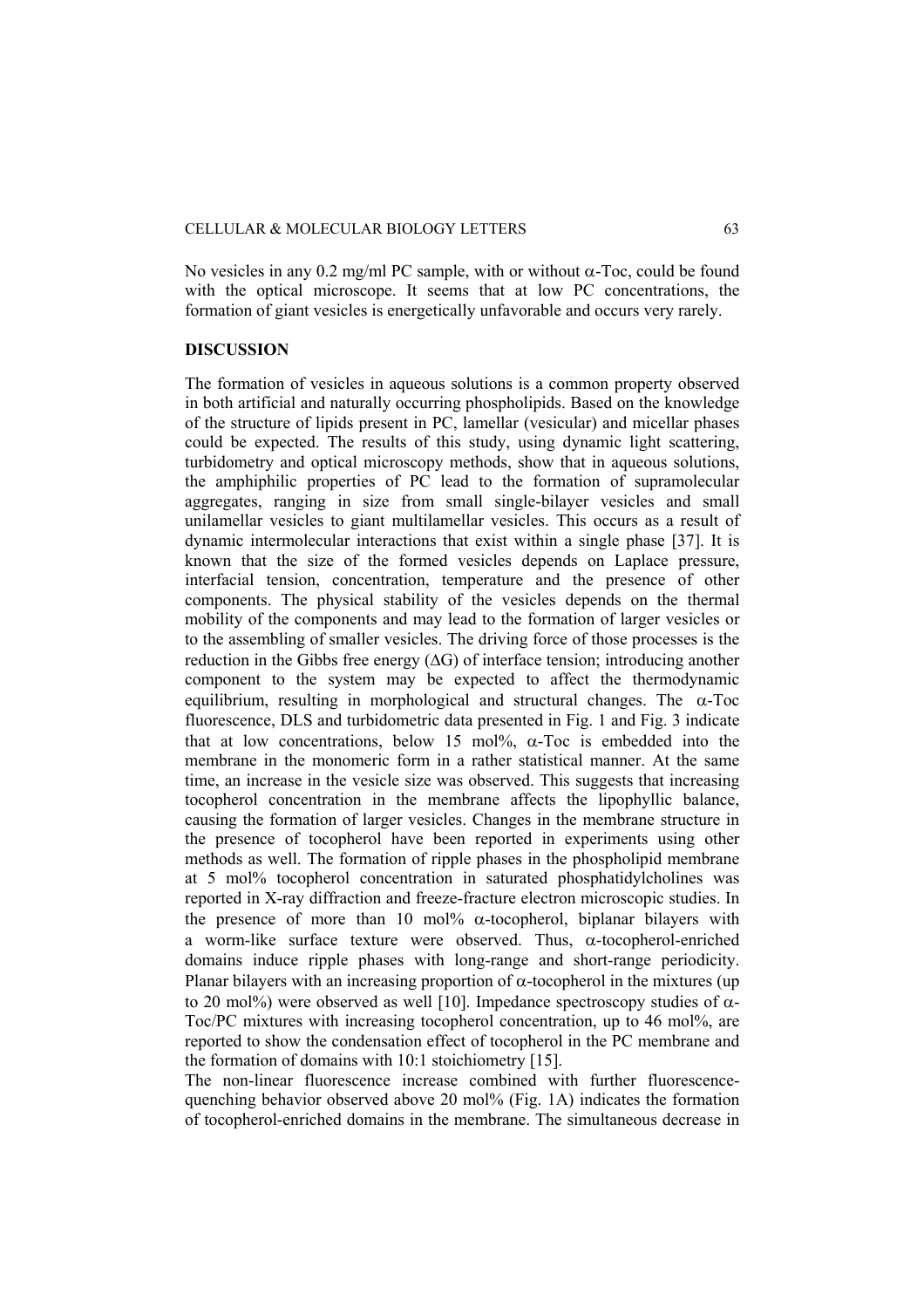turbidity, optical microscopy data and DLS have shown that at α-Toc mole fractions in the membrane higher than 20 mol%, a decrease in vesicle size occurred. All those results suggest morphological and structural changes to the vesicles. Other results which indicate that tocopherol in the membrane is not distributed randomly in similar systems have been published as well [12, 38, 39]. The 20 mol% value is very probably related to the limited solubility of  $\alpha$ -Toc in phospholipid bilayers, whereas the disintegration of the membrane indicates a rapid change in the hydrophyllic-lipophyllic balance, bringing about the formation of non-lamellar structures. The formation of hexagonal  $H<sub>II</sub>$  or reversed cubic phases due to incorporated  $\alpha$ -Toc was observed in DPPC or DPPE membranes [10, 40-42].

Microscopic and particle size measurements indicate that the presence of tocopherol with a molar ratio above 0.2 resulted in the effective formation and stabilization of submicrometer size vesicles. Complexes between tocopherol and fatty acids are known to occur in organic solvents [43-47]. The formation of such lipid/ $\alpha$ -Toc complexes with different stoichiometry has been revealed by X-ray diffraction studies, as well as by fluorescence in both the gel and fluid phases of phospholipid membranes [45, 48-55]. The above-cited references and the obtained data lead to the formulation of the following mechanism. Phospholipid relocation from the vesicles to the aqueous dispersed phase occurs within the sample during homogenation with the subsequent formation of specific mixed SUV, micelles or other type of aggregates. The fluorescence quenching data shows that tocopherol-stabilized vesicles are composed of small liposomes, micelles and aggregates of both. The size of the liposomes formed covers the range from 20 to 120 nm. It seems that the formation of new structures is not reversible. If aggregated, they mostly maintain their initial shape and size for at least one week. This indicates an interaction of the phospholipids with the tocopherol molecules, with a possible effect on their stability and an inhibiting impact on the formation of the lamellar vesicles.

The protective antioxidant role of tocopherol is played by a monomeric molecule of  $\alpha$ -tocopherol, which undergoes further transformations during oxidation. The presented results indicate that the number of tocopherol molecules that may be incorporated into the membrane as a monomer is limited. The spectroscopic parameters of α-Toc determined in this study indicate that the α-Toc monomer is included into the hydrophilic part of the PC membrane. [56]. Increasing tocopherol concentration in the membrane leads to self-quenching of the α-Toc fluorescence. On the molecular level, the observed phenomena can be ascribed to the interactions between  $\alpha$ -Toc molecules and membrane phospholipids. The formation of exciplexes or ground-state complexes between tocopherol and fatty acids has been confirmed in studies using EPR [55] and fluorescence [9, 49, 57, 58] methods. Very probably, the formation of complexes between  $\alpha$ -Toc methyl groups attached to the aromatic ring of the chromanol moiety and either free fatty acids or fatty acids esterified to the sn-2 position of PCs occurs in the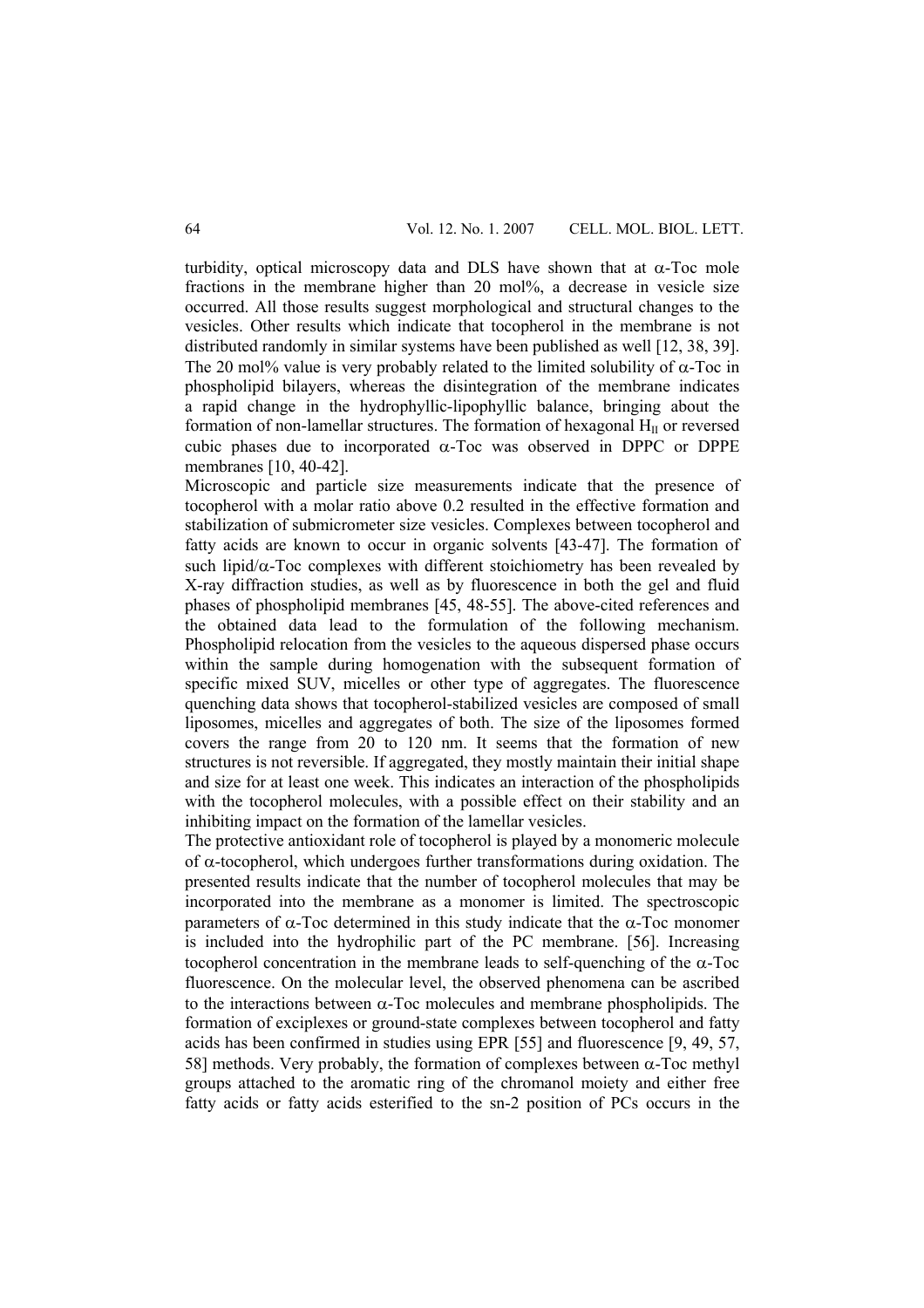investigated system. The structure and morphology of the aggregates formed in the PC membrane, whether those are mixed micelles or multilamellar layers of phospholipids covering micelles or the opposite, is currently under investigation. The presented view on the disruption process at high tocopherol concentrations in the membrane, compared to X-ray, freeze-fracture microscopy, NMR or impedance spectroscopy, arises from the fact that fluorescence is a very local method, covering a microenvironment with a radius of about 1 nm. This allows us to determine the type of interactions between components of the system, though at the expense of the micrometer-sized approach, lost to observe submicrometer domains of lipid-tocopherol mixtures.

In conclusion, the results obtained indicate that the hydrophilic-lipophilic balance in neutral bilayers formed from partially unsaturated lipids is upset when a substantial amount of α-Toc is introduced. This in turn induces a disruption process which finally leads to the formation of small vesicles and non-lamellar structures like micelles or mixed micelles.

**Acknowledgments.** This study was partially supported by a grant from the Polish Scientific Council, KBN 2 P06T 016 27. We gratefully acknowledge the technical assistance at work with optical microscope of Dr Hanna Jackowiak from the Department of Animal Anatomy, Agricultural University in Poznań.

## **REFERENCES**

- 1. Ortiz, A., Aranda, F.J. and Gomez-Fernandez, J.C. A differential scanning calorimetry study of the interaction of alpha-tocopherol with mixtures of phospholipids. **Biochim. Biophys. Acta** 898 (1987) 214-222.
- 2. Ortiz, A., Villalain, J. and Gomez-Fernandez, J.C. Interaction of diacylglycerols with phosphatidylcholine vesicles as studied by differential scanning calorimetry and fluorescence probe depolarization. **Biochemistry** 27 (1988) 9030-9036.
- 3. Walke, M., Beckert, D. and Lasch, J. Interaction of UV light-induced alphatocopherol radicals with lipids detected by an electron spin resonance prooxidation effect. **Photochem. Photobiol.** 68 (1998) 502-510.
- 4. Aranda, F.J., Sanchez-Migallon, M.P. and Gomez-Fernandez, J.C. Influence of alpha-tocopherol incorporation on Ca(2+)-induced fusion of phosphatidylserine vesicles. **Arch. Biochem. Biophys.** 333 (1996) 394-400.
- 5. Grau, A. and Ortiz, A. Dissimilar protection of tocopherol isomers against membrane hydrolysis by phospholipase A2. **Chem. Phys. Lipids** 91 (1998) 109-118.
- 6. Gutierrez, M.E., Garcia, A.F., Africa de Madariaga, M., Sagrista, M.L., Casado, F.J. and Mora, M. Interaction of tocopherols and phenolic compounds with membrane lipid components: evaluation of their antioxidant activity in a liposomal model system. **Life Sci.** 72 (2003) 2337- 2360.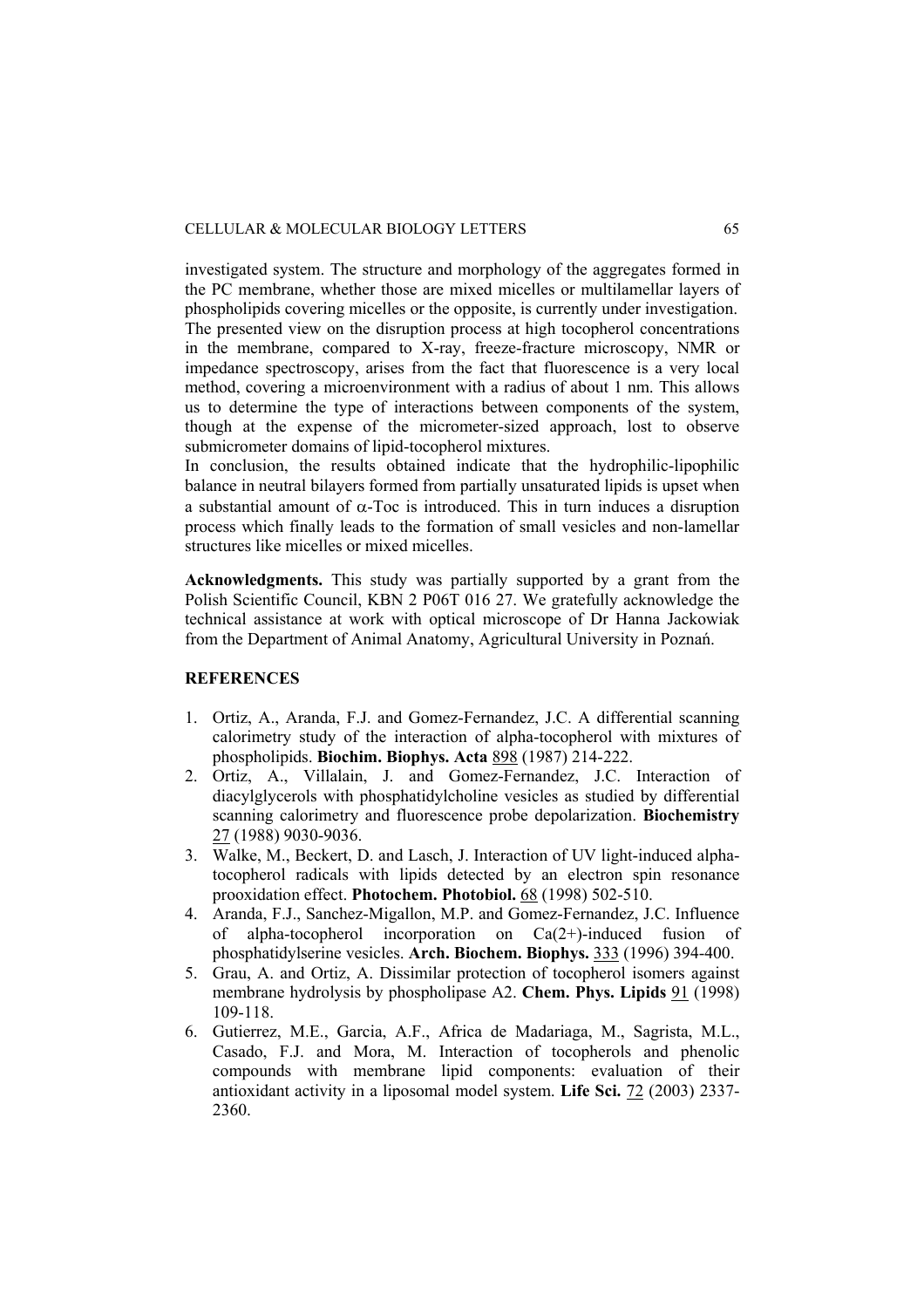- 7. Chen, C.S., Patterson, M.C., Wheatley, C.L., O'Brien, J.F. and Pagano, R.E. Broad screening test for sphingolipid-storage diseases. **Lancet** 354 (1999) 901-905.
- 8. Nacka, F., Cansell, M., Meleard, P. and Combe, N. Incorporation of alphatocopherol in marine lipid-based liposomes: in vitro and in vivo studies. **Lipids** 36 (2001) 1313-1320.
- 9. Stillwell, W., Ehringer, W. and Wassall, S.R. Interaction of alpha-tocopherol with fatty acids in membranes and ethanol. **Biochim. Biophys. Acta** 1105 (1992) 237-244.
- 10. Chen, H.W., Chiang, T., Wang, C.Y. and Lii, C.K. Inhibition of tert-butyl hydroperoxide-induced cell membrane bleb formation by alpha-tocopherol and glutathione. **Food Chem. Toxicol.** 38 (2000) 1089-1096.
- 11. Sezer, A.D., Bas, A.L. and Akbuga, J. Encapsulation of enrofloxacin in liposomes I: preparation and in vitro characterization of LUV. **J. Liposome Res.** 14 (2004) 77-86.
- 12. Quinn, P.J. Characterisation of clusters of alpha-tocopherol in gel and fluid phases of dipalmitoylglycerophosphocholine. **Eur. J. Biochem.** 233 (1995) 916-925.
- 13. Wang, X., Semmler, K., Richter, W. and Quinn, P.J. Ripple phases induced by alpha-tocopherol in saturated diacylphosphatidylcholines. **Arch. Biochem. Biophys.** 377 (2000) 304-314.
- 14. Massey, J.B. Interfacial properties of phosphatidylcholine bilayers containing vitamin E derivatives. **Chem. Phys. Lipids** 109 (2001) 157-174.
- 15. Naumowicz, M. and Figaszewski, Z.A. Impedance analysis of phosphatidylcholine/alpha-tocopherol system in bilayer lipid membranes. **J. Membr. Biol.** 205 (2005) 29-36.
- 16. Kaasgaard, T., Mouritsen, O.G. and Jorgensen, K. Lipid domain formation and ligand-receptor distribution in lipid bilayer membranes investigated by atomic force microscopy. **FEBS Lett.** 515 (2002) 29-34.
- 17. Leidy, C., Mouritsen, O.G., Jorgensen, K. and Peters, G.H. Evolution of a rippled membrane during phospholipase A2 hydrolysis studied by timeresolved AFM. **Biophys. J.** 87 (2004) 408-418.
- 18. Pedersen, T.B., Kaasgaard, T., Jensen, M.O., Frokjaer, S., Mouritsen, O.G. and Jorgensen, K. Phase behavior and nanoscale structure of phospholipid membranes incorporated with acylated C14-peptides. **Biophys. J.** 89 (2005) 2494-2503.
- 19. Menger, F.M. and Keiper, J.S. Chemistry and physics of giant vesicles as biomembrane models. **Curr. Opin. Chem. Biol.** 2 (1998) 726-732.
- 20. Asai, Y. Structural differences in aqueous dispersions of alpha-tocopheryl acetate and phosphatidylcholine upon varying their molar fractions. **Pharmazie** 59 (2004) 849-853.
- 21. Gramlich, G., Zhang, J. and Nau, W.M. Diffusion of alpha-tocopherol in membrane models: probing the kinetics of vitamin E antioxidant action by fluorescence in real time. **J. Am. Chem. Soc.** 126 (2004) 5482-5492.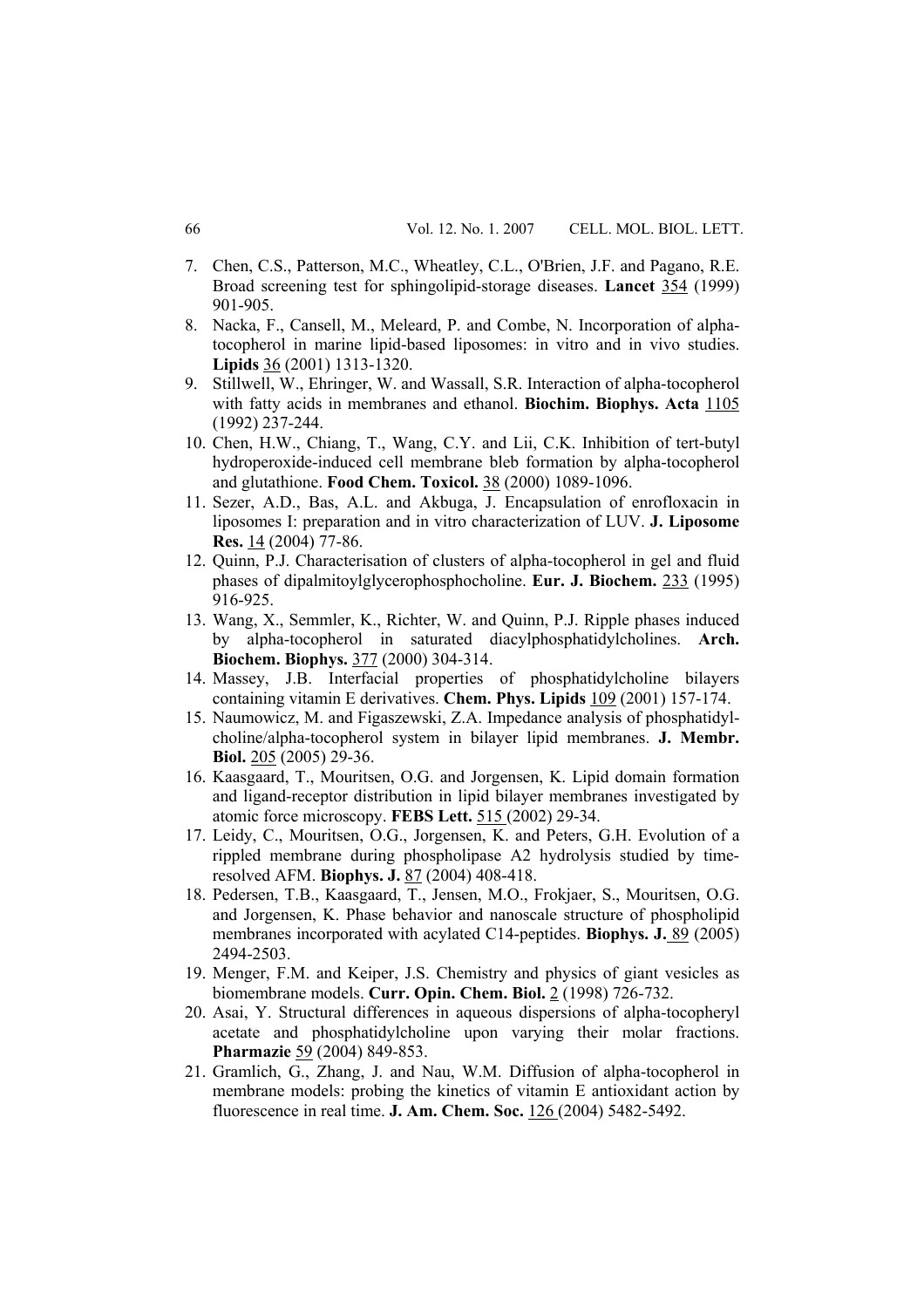- 22. Pandey, B.N. and Mishra, K.P. Effect of radiation induced lipid peroxidation on diphenylhexatriene fluorescence in egg phospholipid liposomal membrane. **J. Biochem. Mol. Biol. Biophys.** 6 (2002) 267-272.
- 23. Naguib, Y.M. A fluorometric method for measurement of peroxyl radical scavenging activities of lipophilic antioxidants. **Anal. Biochem.** 265 (1998) 290-298.
- 24. Di Giulio, A., Saletti, A., Oratore, A. and Bozzi, A. Monitoring by cisparinaric fluorescence of free radical induced lipid peroxidation in aqueous liposome suspensions. **J. Microencapsul.** 13 (1996) 435-445.
- 25. LaLonde, R.T. and Xie, S. Glutathione and N-acetylcysteine inactivations of mutagenic 2(5H)-furanones from the chlorination of humics in water. **Chem. Res. Toxicol.** 6 (1993) 445-451.
- 26. Benezra, C., Sigman, C.C., Perry, L.R., Helmes, C.T. and Maibach, H.I. A systematic search for structure-activity relationships of skin contact sensitizers: methodology. **J. Invest. Dermatol.** 85 (1985) 351-356.
- 27. Kuksis, A. Animal lecithins. **J. Am. Oil Chem. Soc. USA** 12 (1985) 105-162.
- 28. Gennis, R.B. Biomembranes: molecular structure and function in Membranes. Springer-Verlag: New York, 1989.
- 29. Berne, R. and Pecora, R. Dynamic Light Scattering. New York: Wiley 1976.
- 30. Eastman, S.J., Hope, M.J. and Cullis, P.R. Transbilayer transport of phosphatidic acid in response to transmembrane pH gradients. **Biochemistry** 30 (1991) 1740-1745.
- 31. Moro, F., Goni, F.M. and Urbaneja, M.A. Fluorescence quenching at interfaces and permaetion of acrylamide and iodide across phospholipid bilayers. **FEBS** 330 (1993) 129-132.
- 32. Eftink, M.R. and Ghiron, C.A. Fluorescence quenching of indole and model micelle systems **J. Phys. Chem.** 80 (1976) 486-492.
- 33. Kalinin, S.V. and Molotkovsky, J.G. Anion binding to lipid bilayers: determination using fluorescent membrane probe by direct quenching or by competitive displacement approaches. **J. Biochem. Biophys. Methods** 46 (2000) 39-51.
- 34. Zheng, B., Wu, J.N., Schober, W., Lewis, D.E. and Vida, T. Isolation of yeast mutants defective for localization of vacuolar vital dyes. **Proc. Natl. Acad. Sci. USA** 95 (1998) 11721-11726.
- 35. Fukuzawa, K., Ikebata, W. and Sohmi, K. Location, antioxidant and recycling dynamics of alpha-tocopherol in liposome membranes. **J. Nutr. Sci. Vitaminol. (Tokyo)** 39 Suppl (1993) S9-22.
- 36. Ferezou, J., Nguyen, T.L., Leray, C., Hajri, T., Frey, A., Cabaret, Y., Courtieu, J., Lutton, C. and Bach, A.C. Lipid composition and structure of commercial parenteral emulsions. **Biochim. Biophys. Acta** 1213 (1994) 149-158.
- 37. Chungcharoenwattana, S. and Ueno, M. Size control of mixed egg yolk phosphatidylcholine (EggPC)/oleate vesicles. **Chem. Pharm. Bull. (Tokyo)** 52 (2004) 1058-1062.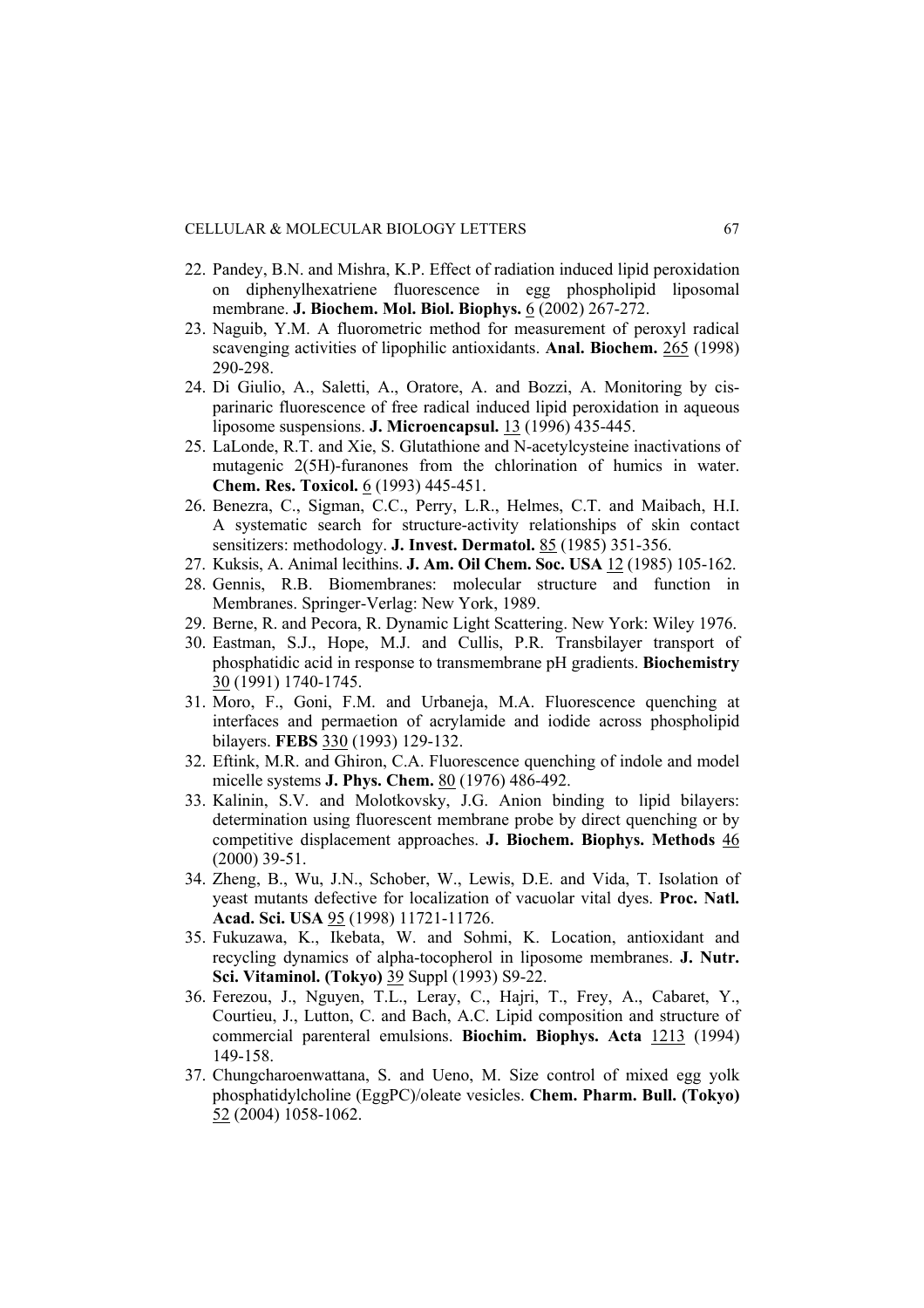- 38. Wang, X. and Quinn, P.J. Preferential interaction of alpha-tocopherol with phosphatidylcholines in mixed aqueous dispersions of phosphatidylcholine and phosphatidylethanolamine. **Eur. J. Biochem.** 267 (2000) 6362-6368.
- 39. Wang, X. and Quinn, P.J. The interaction of alpha-tocopherol with bilayers of 1-palmitoyl-2-oleoyl-phosphatidylcholine. **Biochim. Biophys. Acta** 1567 (2002) 6-12.
- 40. Nakajima, K., Utsumi, H., Kazama, M. and Hamada, A. Alpha-tocopherolinduced hexagonal HII phase formation in egg yolk phosphatidylcholine membranes. **Chem. Pharm. Bull. (Tokyo)** 38 (1990) 1-4.
- 41. Chudinova, V.V., Zakharova, E.I., Alekseev, S.M., Chupin, V.V. and Evstigneeva, R.P. [Study of the interaction of alpha-tocopherol with phospholipids, fatty acids, and their oxygenated derivatives by (31)P-NMR spectroscopy]. **Bioorg. Khim.** 19 (1993) 243-249.
- 42. Bagatolli, L.A. and Gratton, E. Two photon fluorescence microscopy of coexisting lipid domains in giant unilamellar vesicles of binary phospholipid mixtures. **Biophys. J.** 78 (2000) 290-305.
- 43. Erin, A.N., Spirin, M.M., Tabidze, L.V. and Kagan, V.E. [Formation of alpha-tocopherol complexes with fatty acids. Possible mechanism of biomembrane stabilization by vitamin E]. **Biokhimiia** 48 (1983) 1855-1861.
- 44. Erin, A.N., Spirin, M.M., Tabidze, L.V. and Kagan, V.E. Formation of alpha-tocopherol complexes with fatty acids. A hypothetical mechanism of stabilization of biomembranes by vitamin E. **Biochim. Biophys. Acta** 774 (1984) 96-102.
- 45. Kagan, V.E. and Quinn, P.J. The interaction of alpha-tocopherol and homologues with shorter hydrocarbon chains with phospholipid bilayer dispersions. A fluorescence probe study. **Eur. J. Biochem.** 171 (1988) 661- 667.
- 46. Urano, S., Shichita, N. and Matsuo, M. Interaction of vitamin E and its model compounds with unsaturated fatty acids in homogeneous solution. **J. Nutr. Sci. Vitaminol. (Tokyo)** 34 (1988) 189-194.
- 47. Chudinova, V.V., Zakharova, E.I., Alekseev, S.M. and Evstigneeva, R.P. [Interaction of vitamin E (alpha-tocopherol) with oxygenated fatty acid derivatives]. **Bioorg. Khim.** 19 (1993) 505-511.
- 48. Salgado, J., Villalain, J. and Gomez-Fernandez, J.C. Alpha-tocopherol interacts with natural micelle-forming single-chain phospholipids stabilizing the bilayer phase. **Arch. Biochem. Biophys.** 306 (1993) 368-376.
- 49. Bourgeois, C.F., George, P.R. and Cronenberger, L.A. Automated determination of alpha-tocopherol in food and feed. Part 2. Continuous flow technique. **J. Assoc. Anal. Chem.** 67 (1984) 631-634.
- 50. Tiurin, V.A., Kagan, V.E., Serbinova, E.A., Gorbunov, N.V. and Erin, A.N. [The interaction of alpha-tocopherol with phospholipid liposomes: the absence of transbilayer mobility]. **Biull. Eksp. Biol. Med.** 102 (1986) 689- 692.